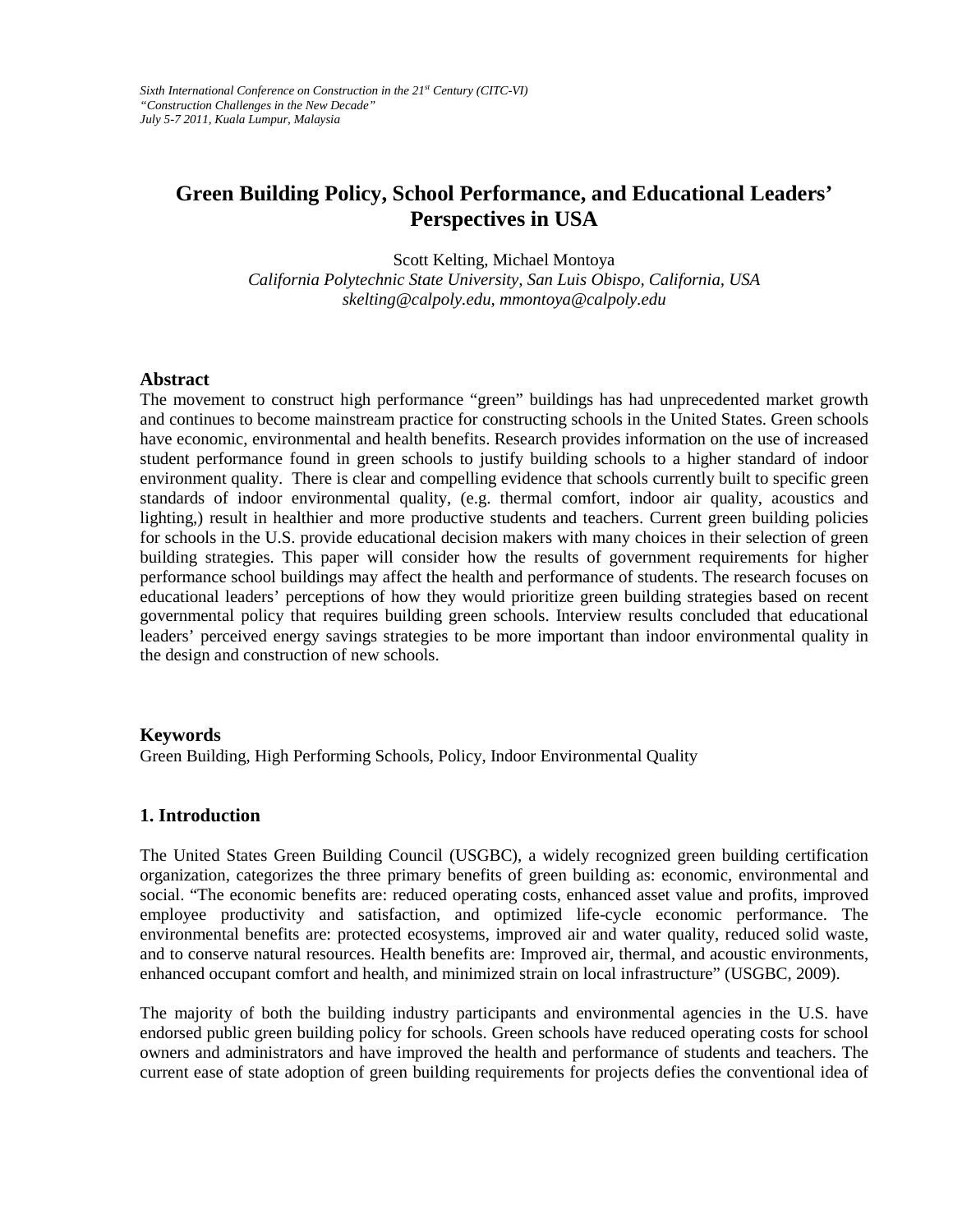environmental policymaking being difficult due to industry opposing environmental interests (Ingram and Mann, 1989).

Public school budgets in the U.S. have been drastically cut as a direct result of the current global economic problems. It has been estimated that the U.S. school infrastructure has a need of \$254.6 billion, yet educational leaders have to decide whether to spend funding for facilities or to maintain staffing of school classrooms (Cash & Twinford, 2009). The  $21<sup>st</sup>$  Century Green High-Performing Public Schools Facilities Act was passed Thursday, May 14, 2009, by the U .S. House of Representatives. This bill authorizes more than \$6.4 billion in grant funds to support school repair, renovations and modernization projects in school districts nationwide. Educational leaders are the decision makers for the implementation of green building strategies of the grant funds.

Kelting and Montoya (2011) discussed the green building portion  $21<sup>st</sup>$  Century Green High-Performing Public Schools Facilities Act. They then presented research pertaining to educational leaders' current perception that energy savings strategies are more important than daylighting strategies for student performance in the design and construction of new schools. Their reviewers suggested interviewing additional educational leaders and to include additional aspects of indoor environmental quality (IEQ). This paper addresses the reviewers' suggestions by expanding the literature review to include additional aspects of indoor environmental quality and interviewing additional educational leaders. Additionally, this paper examines government policy, school design and construction's impact on student performance as a step toward developing a framework for other countries adoption of green building guidelines (Korkmaz et al.,2009).

## **2. Methodology**

The authors used exploratory qualitative research to describe the perceptions of educational leaders. The authors presented the research from this literature review about indoor environmental quality and its' impact on student performance and discussed the long term economic benefits of green building energy efficiency strategies to each interviewee. The authors then discussed the green building portion  $21<sup>st</sup>$ Century Green High-Performing Public Schools Facilities Act. Due to the rapid change of green building policy on school buildings and their impact the authors asked the following research question: Do educational leaders perceive indoor environmental quality less important than energy efficiency strategies?

Many decisions are made during the design and construction of green schools. Although the decisions about green building can be complex, in the absence of other considerations, the drivers for decisions are energy efficiency (cost) and indoor environmental quality (functionality and aesthetics). The authors interviewed six kindergarten through  $12<sup>th</sup>$  grade (K-12) educational leaders from different geographical areas in California to answer the research question. The educational leaders were asked hypothetically, "Given the information on energy efficiency green building methods, and indoor environmental quality and its impact on student performance, how would you prioritize your decisions of energy efficiency or IEQ strategies if awarded grant funds from the 21st Century Green High-Performing Public Schools Facilities Act?" The interviews were summarized and the interviewees' responses were coded with the decision drivers they identified. The interviews were compared to Kelting and Montoya's (2011) results.

## **3. Green Building Policy**

Many school facilities have poor indoor environmental conditions that may result in increased health risks for students, as well as inhibited learning and student performance. The initial research about how building occupants are affected by the building's lighting began in the 1960's. Soon after, advocacy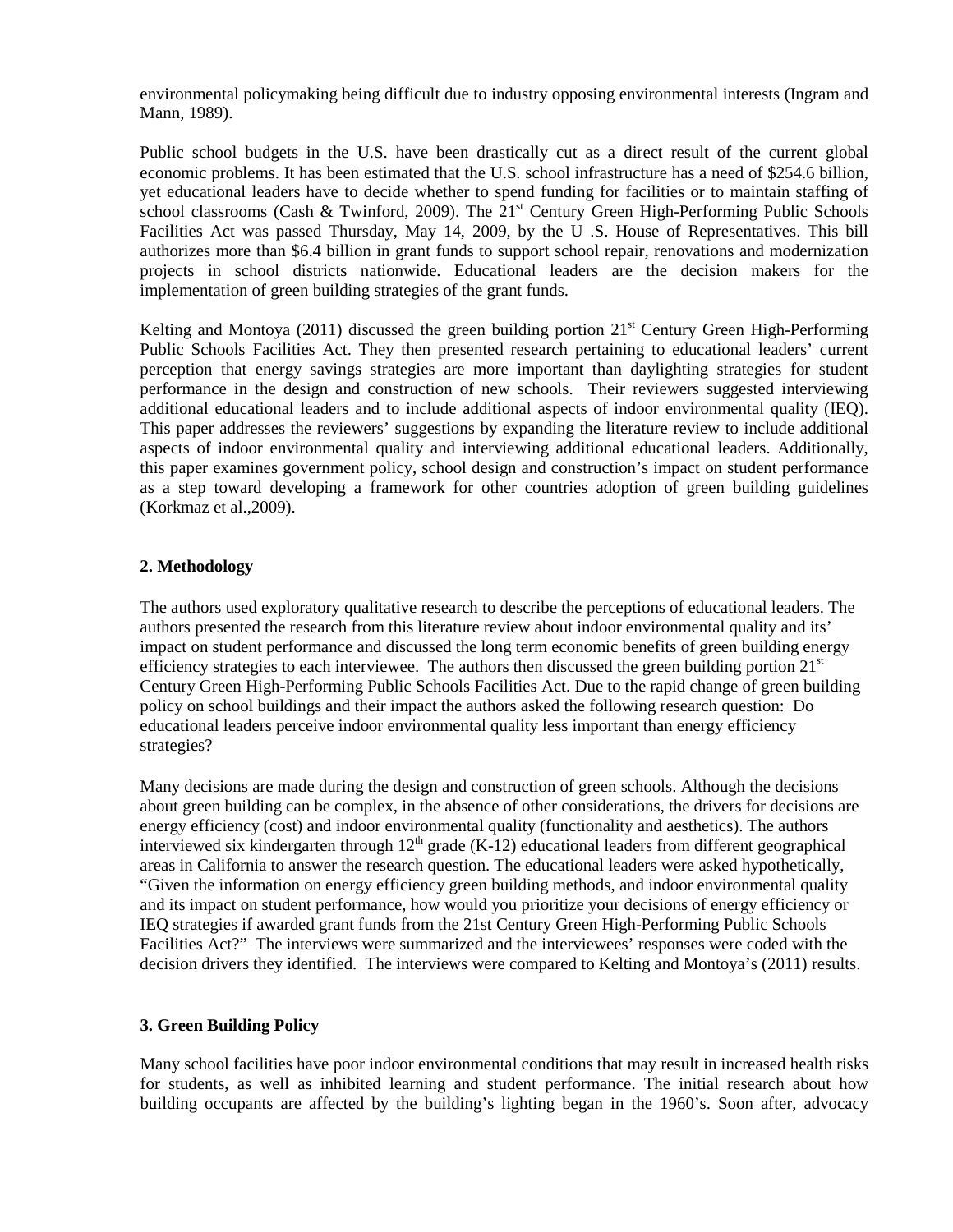coalitions for improving facilities design began what has now turned into the movement for green schools.

Advocacy policy change is a temporal process that focuses on policy subsystems, intergovernmental aspects, and public policies (Jenkins-Smith and Sabatier, 1994). The temporal change process typically takes at least a decade and has successes and failures dependent on the advocacy and on external factors. Advocacy coalitions have both a top-down and a bottom-up perspective. The policy subsystem focuses on multiple levels and not a single institution but is found in various arenas. The intergovernmental aspect is typically broad, stemming from the local grass-roots level up to the federal level. The public policies aspect typically corresponds to belief systems by being theory based, prioritizing values and incorporating perceptions. In the early 2000's there was a spike in oil prices to nearly \$80 a barrel, heating and energy costs soared and there was seemingly no end in sight for these increases (Rothenberg, 2006). This created a large punctuation that stimulated quick decisions toward implementing green building policies. Scholars have employed the punctuated-equilibrium theory to understand a variety of policymaking situations (Baumgartner, & Jones, 2009). Practitioners have cited punctuated-equilibrium theory as a policy theory that can quickly change in the face of accumulating factual evidence (Speth, 2004). The convergences of the advocacy coalition and the external factor of punctuated-equilibrium have created a "policy window". This policy window has been explained as the multiple streams theory (Kingdon, 1984). Theoretically, this window is currently open and the 21st Century Green High-Performing Public Schools Facilities Act will likely assist with keeping the policy window open longer.

The 21<sup>st</sup> Century Green High-Performing Public School Facilities Act provides funding for schools to incorporate more sustainable practices in their facilities, and is broad in design allowing educational leaders flexibility in their decisions about the sustainable design strategies they decide to incorporate as part of the grant. The 21<sup>st</sup> Century Green High-Performing Public School Facilities Act "Directs local education agencies (LEAs) grantees to use a percentage of their grant, rising in 10% increments from 50% in FY2010 to 100% in FY2015, for public school modernization, renovation, repairs, or construction that meet Leadership in Energy and Environmental Design (LEED) green building rating standards, Energy Star standards, Collaborative for High Performance Schools (CHPS) criteria, Green Building Initiative environmental design and rating standards (Green Globes), or equivalent standards adopted by the entities that have jurisdiction over such LEAs. Requires the Secretary to provide outreach and technical assistance to states and LEAs concerning the best practices in school modernization, renovation, repair, and construction" (govtrack.us, Section 309, 2009). Some of these standards are associations that have been formed due to years of advocacy coalitions for green building and are specifically associated with schools and student performance. This bill encourages energy efficiency and the use of renewable resources, but does not delineate a detailed plan for indoor environmental quality, nor does it use student performance as a justification.

## **4. Indoor Environmental Quality and Student Performance**

Historically, educational decision makers have perceived indoor environmental qualities such as thermal comfort, indoor air quality, acoustics and lighting to be the top four physical variables of educational facility designs that have the largest impact on learning (Bosch, 2006 p.335-336).

**4.1 Thermal Comfort:** Thermal comfort relates to the temperature of a room at which people are comfortable in their tasks. The general agreement between researchers is that thermal comfort is defined by the satisfaction of a percentage of the people in a particular environment (Hoof, Mazej, & Hensen, 2010). There is a strong relationship between student achievement and thermal factors in the learning environments (Earthman & Lemasters, 1998). There is a string of studies relating thermal comfort and student performance that all tie back to the early studies conducted in 1931 by the New York Commission of Ventilation (Earthman, 2002). With the goal of healthy students in mind, the commission studied city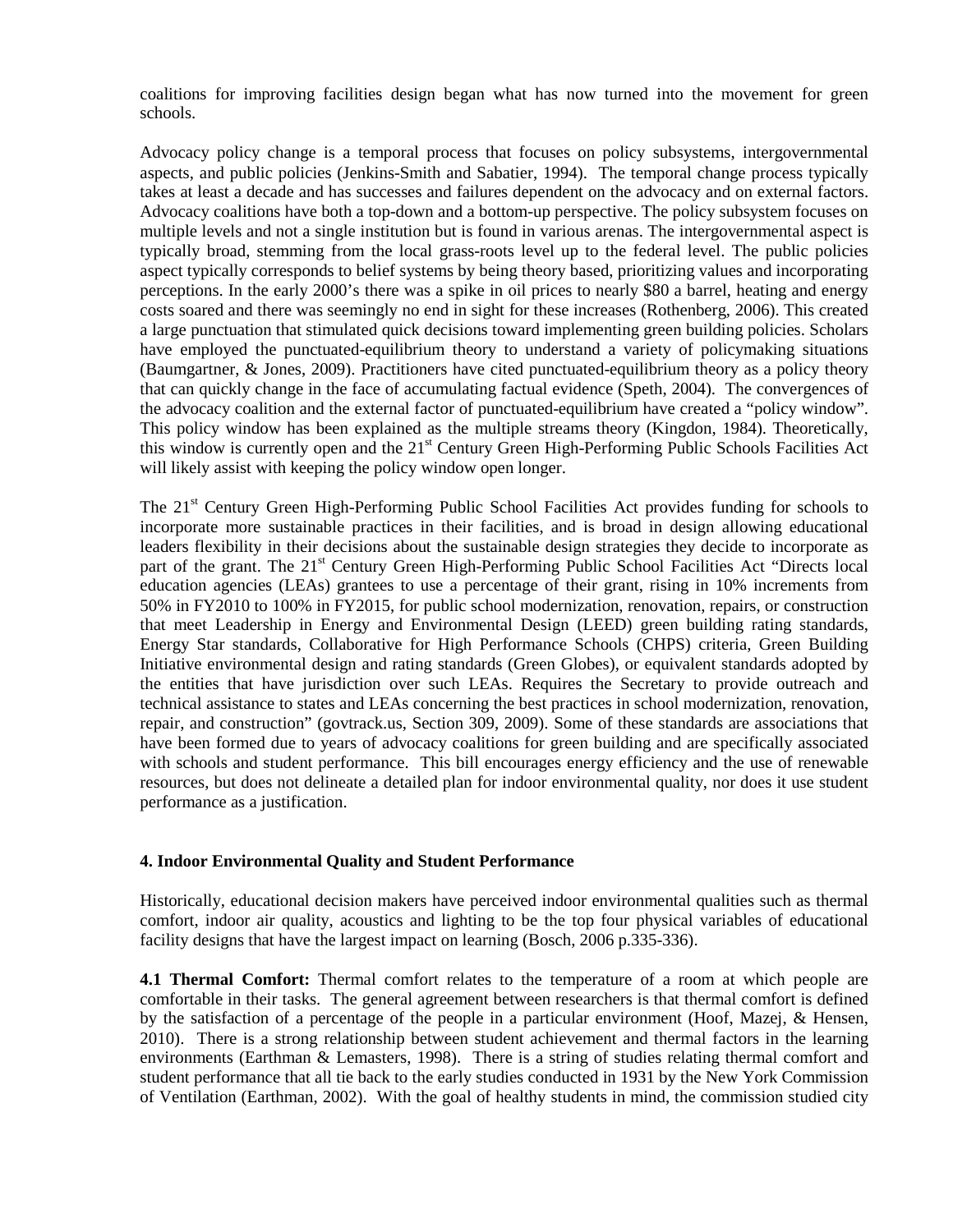and rural classrooms, as well as an experimental classroom at a local college, to determine the best air temperatures in classrooms. The experiment subjected students to different temperatures and correlated them to the illnesses that occurred. Results found temperatures between 67 and 73 degrees Fahrenheit with a humidity level at 50% reduced illnesses (Earthman, 2002). McGuffey (1982) was one of the first to research the impacts of heating and air conditioning on learning, and her work is still widely cited (Schneider, 2002). Harner (1974) concluded the ideal temperature range for learning reading and math was between 68 and 74 degrees Fahrenheit (as cited by Earthman, 2002 and Schneider, 2002).

**4.2 Indoor air quality:** Poor indoor air quality (IAQ) has the potential to affect students, staff and faculty's comfort and health, which may affect attendance, concentration and performance. Poor indoor air quality problems in schools are attributed to environmental tobacco smoke, formaldehyde, volatile organic compounds, nitrogen oxides, carbon monoxide, carbon dioxide, allergen, radon, pesticides, lead, mold and dust (Sundersingh & Bearg, 2003, p.2). The main reason for poor indoor air quality is inadequate ventilation with outside air (Daisey et al., 2003). The American Society for Heating, Refrigerating and Air-conditioning Engineers (ASHRAE) has recommendations for minimum ventilation rates for acceptable indoor air quality. Indoor air quality can be monitored in buildings by monitoring the carbon dioxide levels in the classroom air. Studies indicate that the indoor air pollutants range from two to one hundred times higher than the outdoors (U.S. EPA, 2000), which is considered "sick building syndrome". Over 43 percent of U.S. schools have reported problems associated with indoor air quality (NCES, 2000). These school facilities are classified as facilities with sick building syndrome. People exposed to indoor environments of sick buildings complain about symptoms such as upper respiratory problems, skin irritation, headache and fatigue (Kreiss, 1989). One of the major health risks to students is asthma which is related to poor indoor air quality. Data on asthma, asthmatic symptoms and allergies was gathered over a two-year period for 1,476 students in 39 randomly selected schools (Smedje & Norback, 2000). The off-gassing of chemicals from carpeting in schools has been considered to be a primary cause for poor indoor air quality. Twenty-three different studies were also analyzed on carpet and indoor air quality, the results of which concluded that carpet does not increase asthma and allergies (Sauerhoff, 2008).

There is still debate that the quality of indoor air directly correlates with the comfort and performance of students, faculty and staff in today's schools. The majority of research found linked poor indoor air quality to sick teachers and students which resulted in a lack of performance due to illnesses and led to absenteeism (Kennedy, 2001). These illnesses, such as asthma, resulting from students being exposed to sick building syndrome may also result in learning deficits while students are in class (Mendell et al., 1996).

The Environmental Protection Agency (EPA) has an Indoor Air Quality Tools for Schools (IAQ IFS) Kit. This kit can be used to assist existing schools to improve their indoor air quality. In 2006, a questionnaire about schools IAQ management program was sent out to selected school regionally across the nation (Moglia et al., 2006). Out of the 890 respondents, 40 percent of them had an active IAQ management program. The study concluded that an IAQ management program that is continuously supported by the administration is a valuable factor in improving the learning environment.

**4.3 Acoustics:** Another classroom factor that contributes to indoor environmental quality is acoustics. Research correlates the link between acoustics and educational outcomes. Good acoustics have been recognized as a fundamental aspect to good academic performance (Schneider, 2002, p. 6). Outside noise has been found to result in students' dissatisfaction with their classroom, stress and lower achievement (Earthman and Lemaster,1998). Unwanted noise inside the classroom has also been recognized as having an impact on student learning (Earthman and Lemaster,1998).

In order to prevent noise interfering with student learning, effective acoustical measures should be implemented during the design and construction phases (Glass, 1985). When designing a learning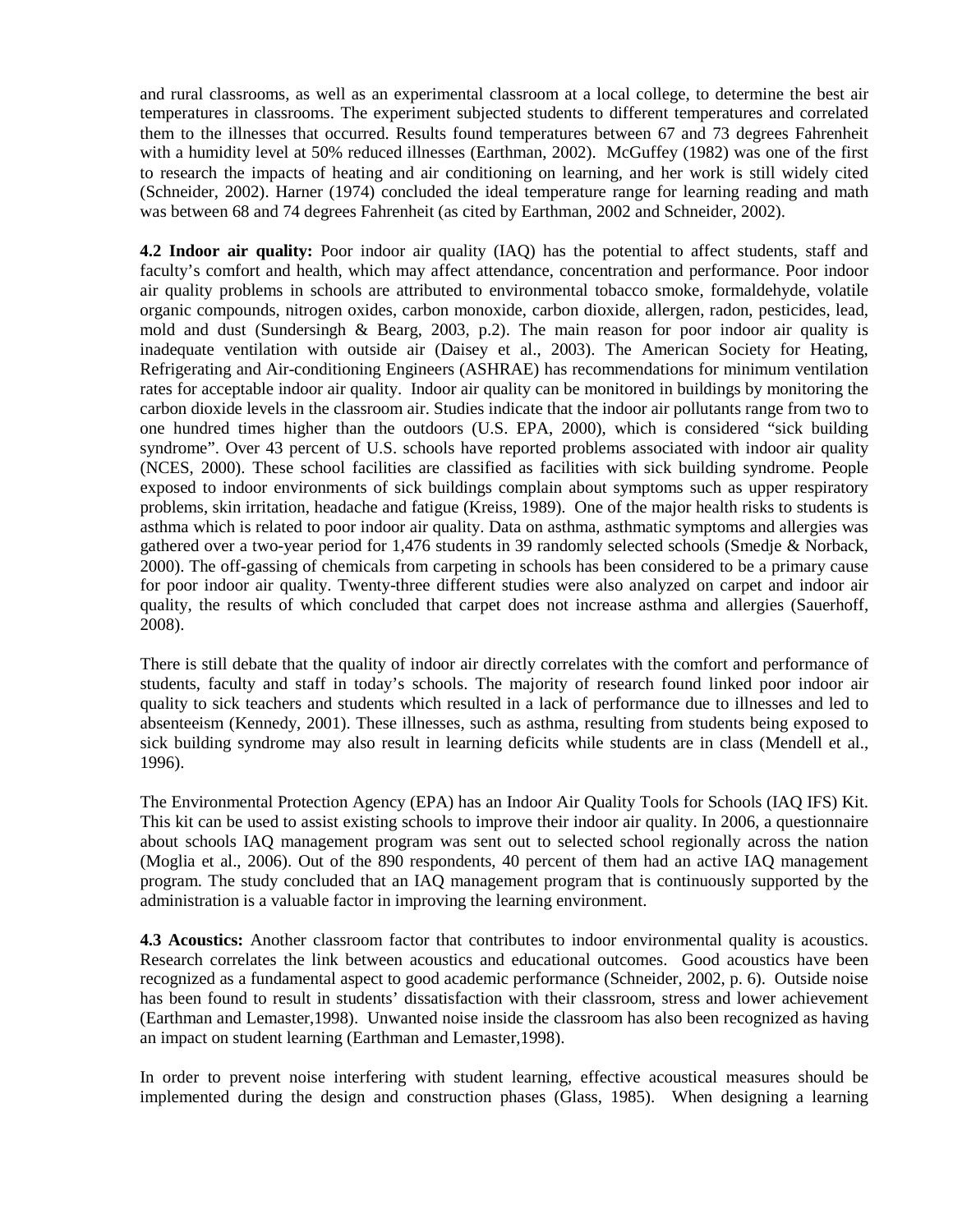environment the acoustical elements that potentially impact learning and need to be addressed include: limiting outside noise, background noise from heating ventilation and air conditioning (HVAC) systems, and reducing distracting indoor sounds (Stewart, 2009). Outside noise can be described as interfering with the learning environment due to sound transmission (Stewart, 2009). Stewart recommends designing the exterior walls of the room to follow American National Standards Institute's (ANSI) Sound Transmission Class (STC) Ratings to minimize the noise from outside the classroom (Stewart, 2009).

Reverberation time inside the classroom is the technical phrase that describes indoor sounds that distract from learning (Stewart, 2009, p. 30). The HVAC system in a classroom can generate enough noise that it makes it difficult for the classroom participants to hear and communicate. Reducing the noise of the HVAC system includes distributing the sound in the learning environment and maximizing the distance between the fan and first diffuser (Stewart, 2009). ANSI and The Collaborative for High Performance Schools (CHPS) have collaborated to create a standard for the HVAC reverberation. Having the proper amount of sound absorptive materials in the space to mitigate the reverberation and errant sound transmission and achieve building standards is recommended to reduce a potential impact on learning (Stewart, 2009). Two specific recommended materials to reduce noise are carpet and ceiling tile (Stewart, 2009). Student achievement was reported to be higher in schools with carpet, and the carpeting improved the acoustics of the learning environment. The study concluded that overall student achievement is higher in classrooms with lower reverberation times (Tanner and Langford, p. 42).

**4.4 Lighting and Student Performance:** Lighting is one of the primary design elements considered in common green building practices. Lighting is commonly used as a justification for building greener schools because of its documented positive impact on energy use and student performance. Lighting has been determined to be a fundamental contributing factor to a school building's overall indoor environmental quality. Many of the classrooms built in the 1960's were built with very few windows. The architectural thought process was that this type of design would make conditioning the indoor air more efficient, be more secure, quieter and reduce maintenance costs. The lack of windows led to controlled experiments involving school children and fluorescent lighting with UV lamps (Zamkova & Krivitskaya, 1966). Students who were exposed to the UV light showed resistance to fatigue, improved academic performance, improved stability of clear vision, and increased weight and growth. Another study examined elementary school students' dental health, growth and development, attendance, and academic achievement when subjected to four different types of lights (Hathaway, 1992). These lights were fullspectrum fluorescent lamps, full-spectrum fluorescent lamps with ultraviolet light supplements, cool white fluorescent lamps, and high-pressure sodium vapor lamps. Some of these studies results were controversial and have been labeled as "fads" that affect school lighting decisions. For example in the 1970's, full spectrum lighting manufacturers made claims that their fluorescent lamps provided health benefits (Benya, 2001). In 1985, the United States Food and Drug Administration (FDA) ruled that the full spectrum lamps provided no health benefits. The strong claims about UV enhanced "full-spectrum" lamps have been based on poor research that does not meet the basic standards of scientific research (Gifford, 1994). This information led to studies about daylighting. Earthman and Lemasters (1998) reported that there were no significant relationships between student performance and windowless facilities. They found that light with ultra-violet content seemed to improve student health, but daylight appeared to improve student achievement.

The Heschong Mahone Group (1999) prepared one of the most detailed studies investigating the relationship between natural daylighting and student performance for Pacific Gas & Electric and the California Board for Energy Efficiency. Their data set included over 21,000 students in more than over 100-schools. The three U.S. school districts in the study were located in Orange County, CA, Seattle, WA, and Fort Collins, CO. The results found a positive and significant correlation between the presence of daylighting and student performance (Heschnog Mahone Group, 1999). In a 1 year study at Orange County's Capistrano school district, students with the most daylight in their classrooms progressed twenty percent faster in math, and twenty-six percent faster in reading than students with the least amount of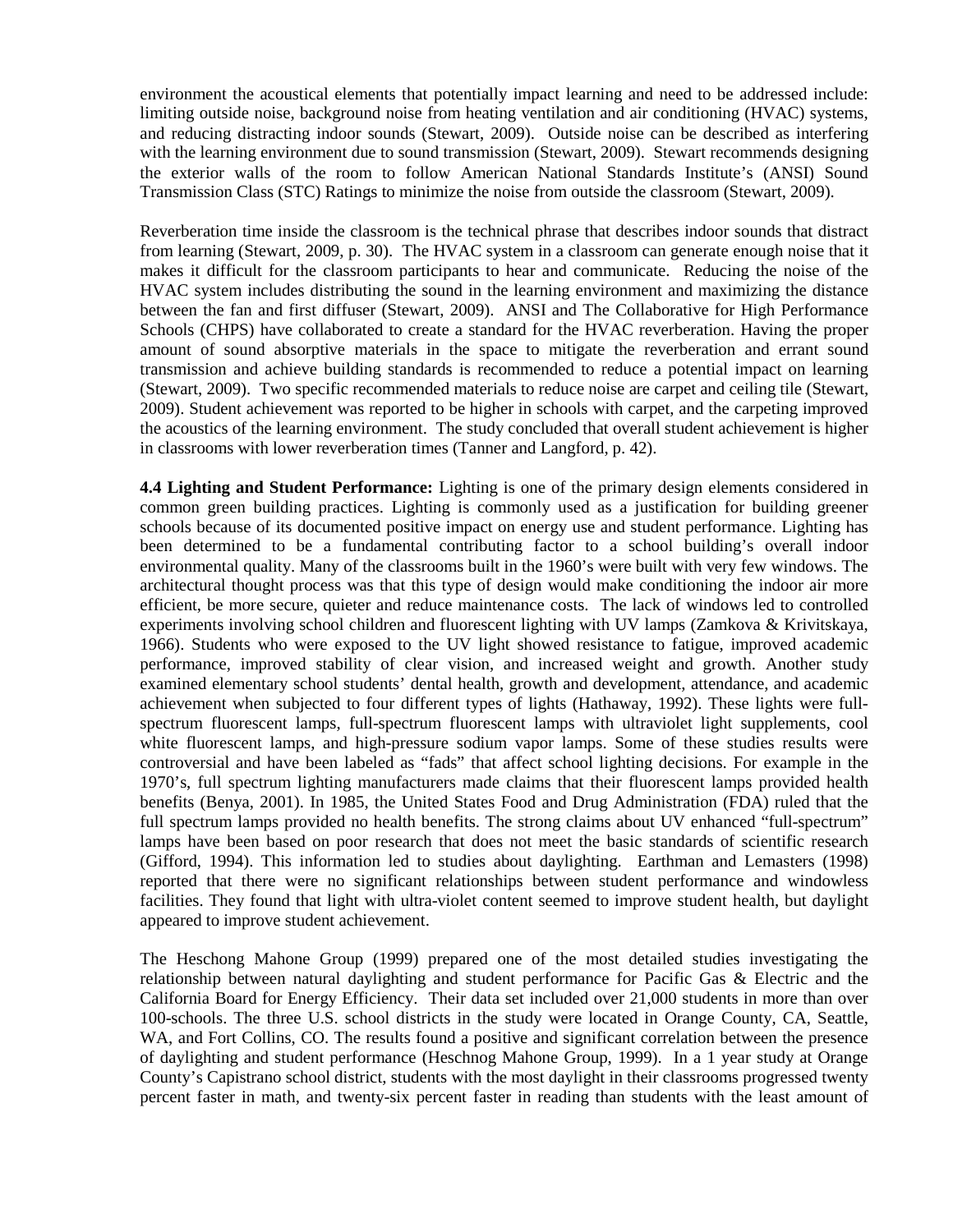natural daylight in their classrooms. The results additionally indicated that views out of windows increased performance by five to ten percent. The results appeared to be valid because the three school districts analyzed had different teaching styles and curricula, different facility designs. Yet, there was not a peer review on the study. The Heschong Mahone Group published a re-analysis of the report in 2001 to address any concerns in the validity of the study. Some of these concerns related to better teachers being assigned to daylight classrooms and the aggregation of data across four grade levels. The peer review panel was satisfied with the methodology and rigor of the statistical analysis. They concluded: a) Students in classrooms with the most daylight had 21 percent higher learning rate performance compared to least amount of daylight. b) No teacher assignment bias to classrooms. c) Daylighting effect does not vary by grade. d) Physical classroom characteristics such as daylighting, operable windows, air conditioning, and portable classrooms are not associated with absenteeism (Heschong Mahone Group, 2001).

Due to current material and design improvements such as energy-efficient windows and skylights, along with renewed indications for positive psychological and physiological effects of daylight, there has been an increase in interest in daylight in schools (Benya, 2001). The advocacy groups are also pointing out energy efficiency and the associated cost savings as an additional benefit of daylighting. A recent study of a middle school in North Carolina indicated an energy savings of 50% in lighting and 11% of total building energy reductions through daylighting. About 60% of the building's total square footage is provided with natural daylighting as compared to a code compliant building without daylighting utilization (Eckerlin et al., 2007).

#### **5. Results**

Currently, there are a number of green building guidelines from which educational leaders may choose and still be in compliance to receive grant monies. Not all of the green building guidelines incorporate the same prescriptive methods for indoor environmental quality. This demonstrates the vast array of options in green building guidelines that are available for building "green" schools. Similar to Kelting and Montoya's (2011) results, all of the educational leaders interviewed perceived energy efficiency strategies to outweigh the health and student performance benefits of indoor environmental quality. The educational leaders felt the decision to strictly reduce energy consumption and reduce their operating costs took precedence over student performance. The educational leaders seemed very skeptical of the research that correlated IEQ to student performance and many of them had not heard of this research before. All of the educational leaders interviewed were familiar with the general long-term economic benefits of utilizing energy efficiency strategies when considering investing in greener facilities. One respondent mentioned California's grid neutral initiative and felt energy efficiency would not only save money but would help prevent global warming. Overall, the respondents felt that by spending the money on strategies that increase energy efficiency, a school could reduce their building's energy costs for the life of the building. The savings could be used for other ways to improve student performance. All the educational leaders interviewed revealed they would look to other more traditional pedagogical methods to improve the students' performance.

#### **6. Conclusion**

Educational leaders perceived energy savings strategies to be more important than indoor environmental quality in the design and construction of new schools. These results mirrored Kelting and Montoya's (2011) results about educational leaders' perceptions on daylighting. Additionally, the  $21^{st}$  Century Green High-Performing Public Schools Facilities Act identifies green building standards that can be used to develop a framework for other countries adoption of green building guidelines. Two areas of potential research have been identified. A first area of future research would be additional research that further substantiates the link between indoor environmental quality and student performance. A second potential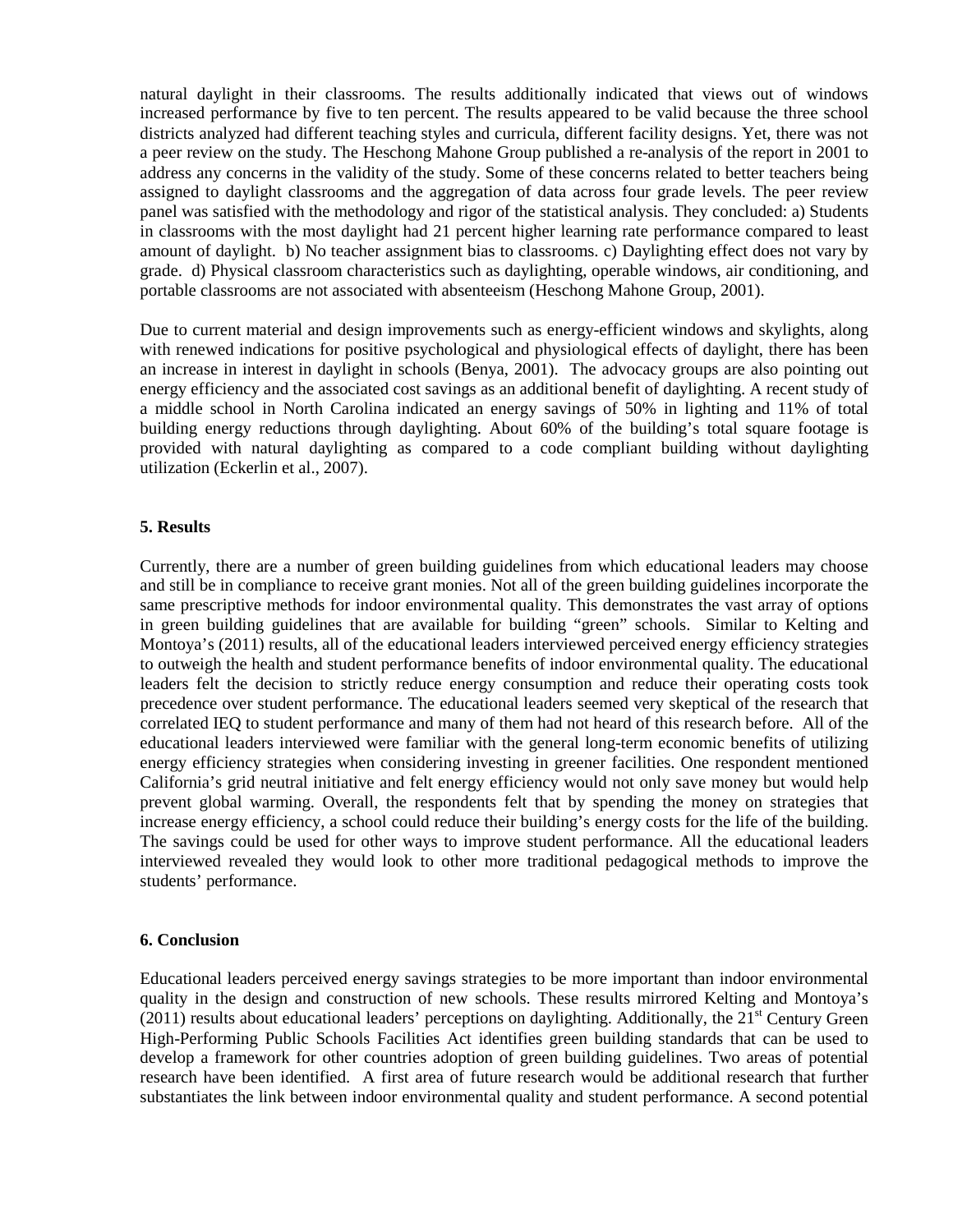area for further research would be to study the decisions made about green building strategies during the design and construction of schools that received money from the  $21<sup>st</sup>$  Century Green High-Performing Public School Facilities Act. The goal for this effort is to provide both the U.S. and other countries information about the strategies that are most commonly used to assist with their adoption of green building guidelines.

## **7. References**

- Baumgartner, & Jones, T. (2009). "Agendas and instability in American politics". *Policy Subsystems, Punctuated Equilibrium, and Theories of Policy Change*, The University of Chicago Press, IL.
- Benya, J. R. (2001). "Lighting for schools". *National Clearinghouse for Educational Facilities.* Online at [http://www.edfacilities.org/pubs/lighting.pdf.](http://www.edfacilities.org/pubs/lighting.pdf) Accessed on January 31, 2011.
- Bosch, S.F. (2006). "Research priorities: how facilities affect learning outcomes", in Tanner, C.K. and Lackney, J.A., Educational facilities planning: Leadership, Architecture, and Management, Pearson Education, Boston, MA, pp. 323-347
- Cash, C. & Twiford, T. (2009). "Improving Student Achievement and School Facilities in a time of limited funding". *International Journal of Educational Leadership Preparation*, Vol. 4, No. 2, pp. 1-9.
- Daisey, J.M., Angell, W.J, Apte, M.G. (2003). "Indoor air quality, ventilation and health symptoms in schools: an analysis of existing information". *Indoor Air*, Vol. 13, No. 1, pp 53-64.
- Earthman, G. (2002). "School facility conditions and student academic achievement". *Williams Watch Series: Investigating the Claims of Williams v. State of California.* (Paper wws-rr008-1002). Online at: [http://www.nctaf.org/documents/ucla\\_2002\\_article.pdf.](http://www.nctaf.org/documents/ucla_2002_article.pdf) Accessed on March 14,2011
- Earthman, G., & Lemasters, L. (1998). "Where children learn: A discussion of how a facility affects learning". Paper presented at the annual meeting of the Virginia Educational Facility Planners, Blacksburg, Virginia, USA.
- Eckerlin, H., Manning, M., Umesh, A. & Zubizarreta, J. (2007) "A New Daylighting Strategy for a Middle School in North Carolina". *Innovative Design,* Online at <http://www.innovativedesign.net/pdf/141P.pdf> . Accessed on January 31, 2011.
- Energy Star (2009). "Schools: An Overview of Energy Use and Energy Efficiency Opportunities". *Energy Star Schools*, Online at [http://www.energystar.gov/ia/business/challenge/learn\\_more/Schools.pdf.](http://www.energystar.gov/ia/business/challenge/learn_more/Schools.pdf)  Accessed on June 9, 2009.
- Gifford, R. (1994). Scientific evidence for claims about full-spectrum lamps: past and future. *IRC Internal report, p.* 659
- Glass, K. (1985). "Sonic Environment". *CEFP Journal*, Vol. 23, No. 4, pp 8-11.
- Govtracks (2009). "H.R. 2187: 21<sup>st</sup> Century Green High-performing Public School Facilities Act". *Congressional Research Service*, Online at

http://www.govtrack.us/congress/bill.xpd?bill=h111-2187&tab=summary. Accessed on June 6, 2009.

- Harner, D. P. (1974). "Effects of thermal environment on learning skills". *CEFP Journal*, Vol 12, pp 48.
- [Hathaway, W. E.](javascript:__doLinkPostBack() (1992). Effects of school lighting on physical development and school performance. *[Journal of Educational Research,](javascript:__doLinkPostBack() 88* (4).
- Heschong Mahone Group (1999). "Daylighting in Schools, An Investigation into the Relationship Between Daylighting and Human Performance". Fair Oaks, CA. Online at

http://www.coe.uga.edu/sdpl/research/daylightingstudy.pdf Accessed on March 14, 2011.

- Heschong Mahone Group (2001). "Daylighting in Schools Additional Analysis". *Detailed Report.* Fair Oaks, CA. Online at http://newbuildings.org/sites/default/files/A-3\_Dayltg\_Schools\_2.2.5.pdf Accessed on March 14, 2011.
- Hoof, J., Mazej, M., & Hensen, J. (2010). "Thermal comfort: research and practice". *Frontiers in Bioscience,* Vol. 15, pp 765-788.
- Ingram, H.M. & Mann, D. E. (1989). "Interest groups and environmental policy". *Environmental policy and politics, theory and evidence,* Duke University Press, NC.